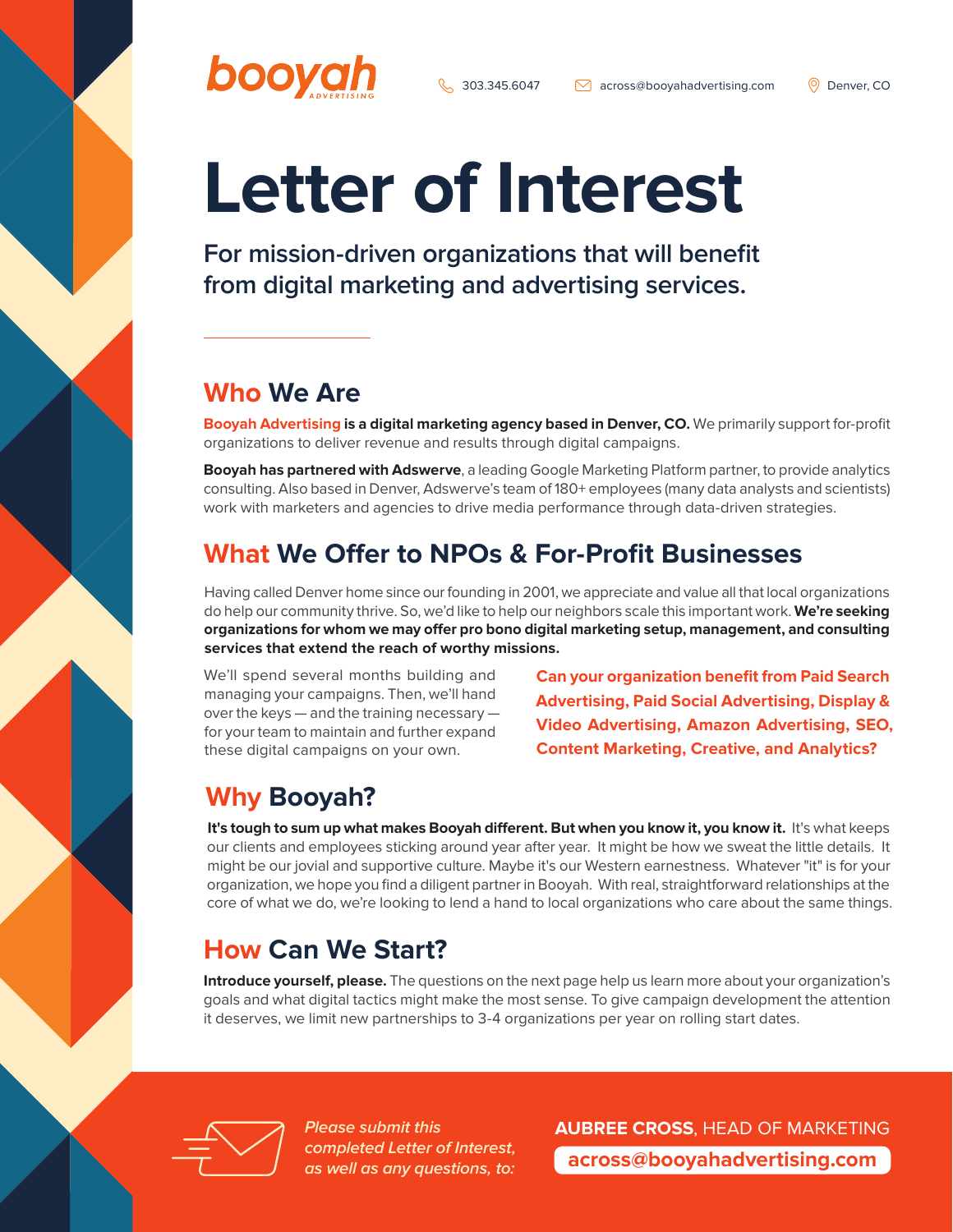

 $\setminus$  303.345.6047  $\setminus$  [across@booyahadvertising.com](mailto:across%40booyahadvertising.com?subject=Hello%21)  $\circ$  Denver, CO

## **Pro Bono Services Overview**

**With Google Marketing and Cloud partner Adswerve, we offer paid advertising and analytics training.**

## **Paid Media Setup, Strategy, Management & Training**



#### **Paid Advertising Discovery & Strategy**

Our team of digital experts will learn more about your organization's digital goals and make a recommendation for the best way to start (or evolve) your digital strategy, given your budget and other resourcing constraints.



#### **Account Setup & Management**

Once goals are determined, our team will execute the account setup using our best practices. Where applicable, we will facilitate Google Grants applications. Once accounts are built out and live, we will monitor performance and optimizations for two to three months.



#### **Reporting & Training**

To monitor and visualize the performance of your campaigns, we will build Tableau reporting dashboards to showcase results in real time. Additionally, throughout the setup and optimization period, our team will provide training and guidance to your organization, so the campaigns can continue to drive results after our active management period.

## **Digital Analytics & Training (Select One)**



#### **Data & Media Health Check Audit**

If Google Analytics is in place, Adswerve will conduct an audit to ensure the tool is implemented correctly and driving optimal media performance.



#### **Analytics Training**

If Google Analytics is not placed, Adswerve will provide training focused on tag management, reporting, or content/website testing using Optimizely. This training comprises three two-hour sessions.